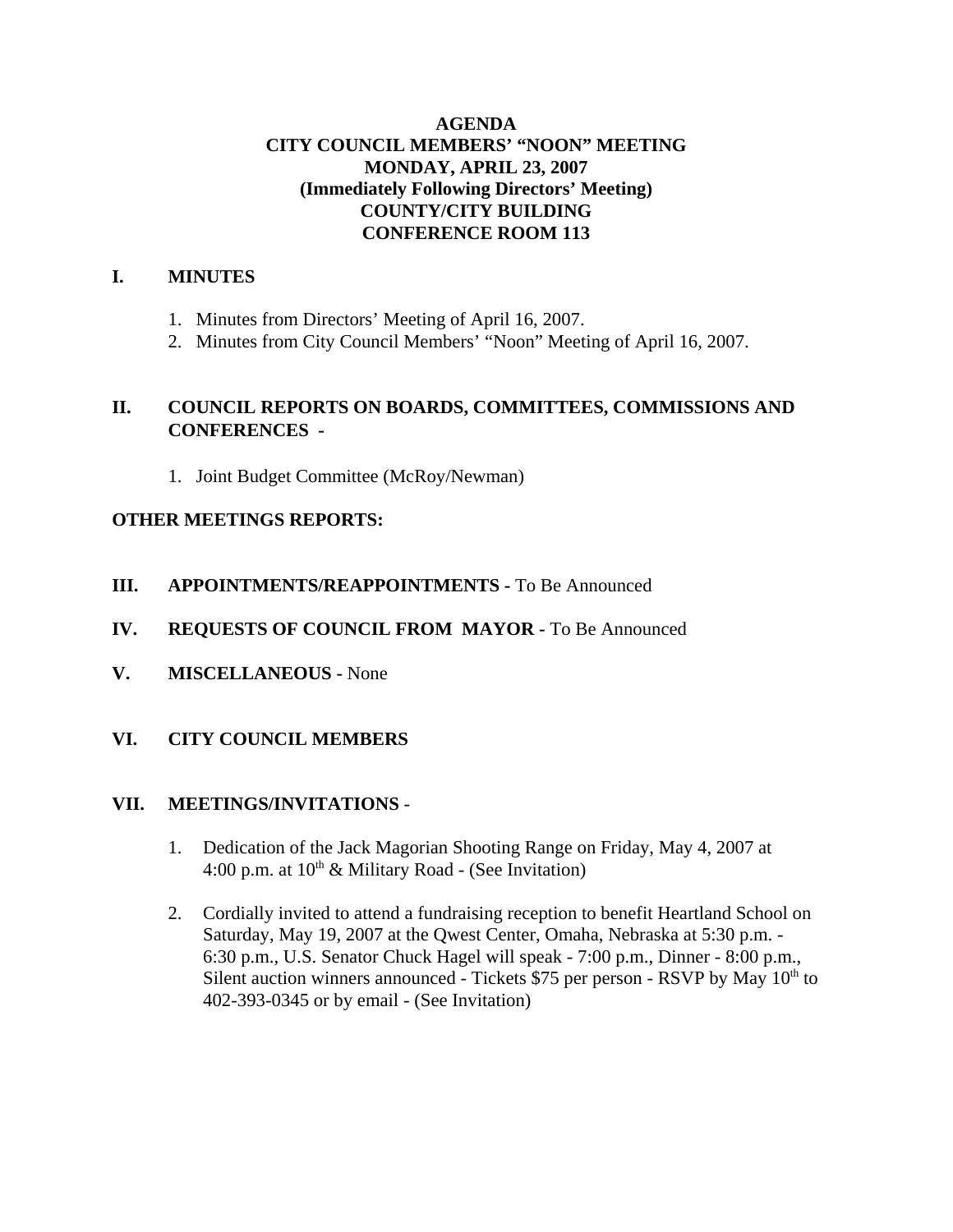- 3. 'Business After Hours' event on Thursday, April 26, 2007 from 4:30 p.m. to 6:30 p.m. at Courtside Banquet Hall, 710 Hill Street - Admission \$10 per person - Please RSVP - (See E-Mail Invitation)
- 4. Focus on Seminar Series Presents ... Making a Marketing Splash on Thursday, May 3, 2007 from 8:30 a.m. to Noon at Lincoln Chamber of Commerce, Lincoln Room - Please RSVP - (See E-Mail Invitation)
- 5. 'Face the Chamber' featuring Lincoln's New Mayor on Wednesday, May 9, 2007 at Noon at the Country Club of Lincoln - Please RSVP - (See E-Mail Invitation)
- 6. The Nebraska Recovery Network 3rd Annual Recovery Rendezvous on Saturday, May 12, 2007 at the Auld Center in Antelope Park from 1:00 p.m. to 6:00 p.m. - (See E-Mail Invitation)

## **VIII. ADJOURNMENT**

ca042307/tjg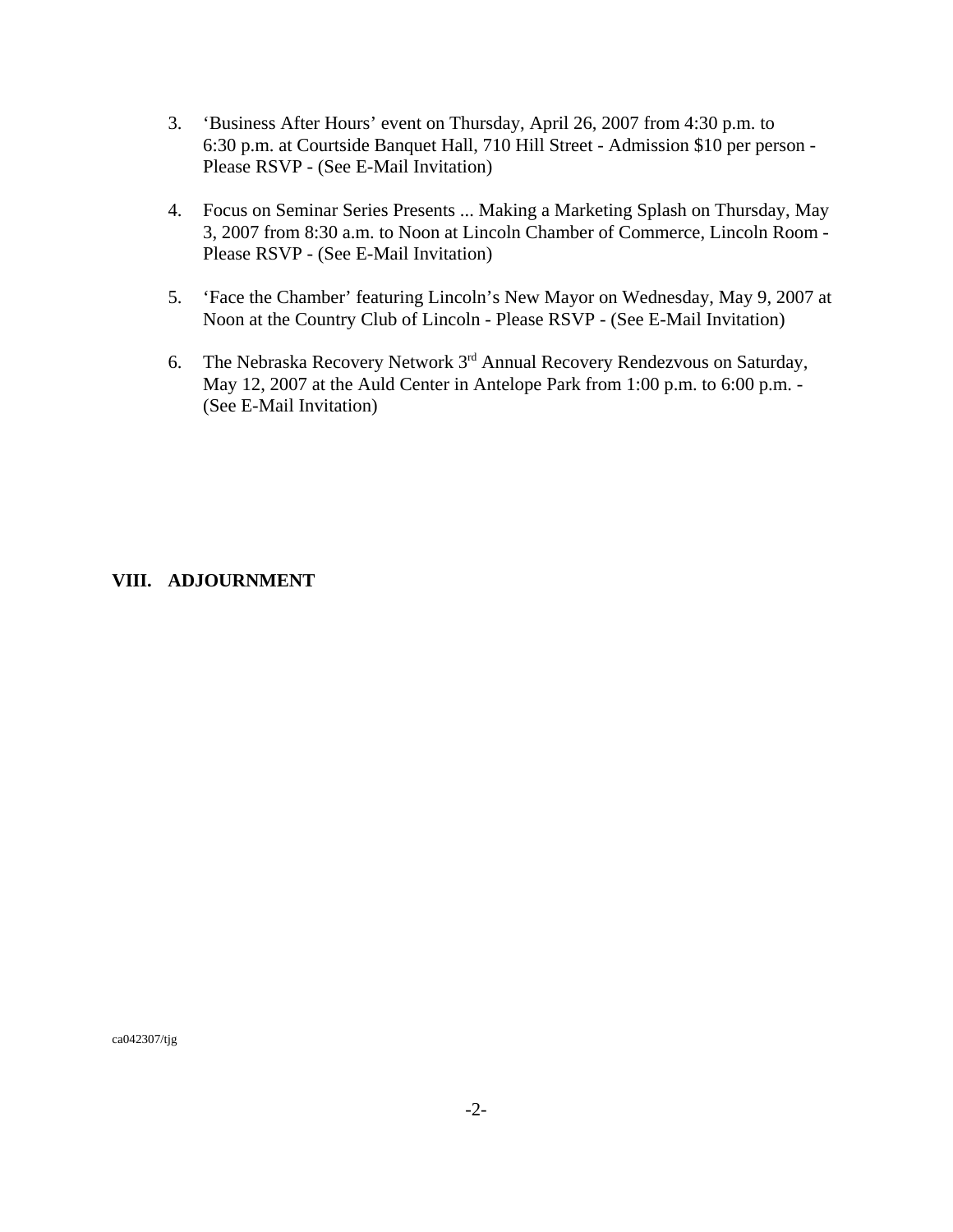# **CITY COUNCIL NOON MEETING MINUTES MONDAY, APRIL 23, 2007**

**Council Members Present:** Patte Newman, Chair; Dan Marvin, Vice-Chair; Jon Camp; Jonathan Cook; Robin Eschliman; and Ken Svoboda.

## **Council Members Absent:** Annette McRoy

**Others Present:** Mark Bowen, Mayor's Chief of Staff; Ann Harrell, Administrative Aide to the Mayor; Dana Roper, City Attorney; Coby Mach, LIBA; Mary Meyer, Clerk; and other interested parties.

A copy of the Nebraska Open Meetings Act located on the back wall of Room 113.

Chairman Newman convened the meeting at 11:19 am.

#### **I. MINUTES**

- 1. Minutes from Directors' Meeting of April 16, 2007.
- 2. Minutes from City Council Members' "Noon" Meeting of April 16, 2007.

Chair Newman called for approval of the minutes. Both sets of minutes approved by acclamation.

# **II. COUNCIL REPORTS ON BOARDS, COMMITTEES, COMMISSIONS AND CONFERENCES**

## **1. Joint Budget Committee (McRoy/Newman)**

Newman stated they discussed the budget and other items. She passed out a flyer from the Substance Abuse Action Coalition working on a new campaign regarding youth drinking. There was a meeting with stakeholders last week regarding alternatives to jail and trying to initiate graduated sanction programs for youth, listing twenty-five options.

Newman continued saying they talked about 211, which they want to fund for year three hoping to try to see if they can use Homeland Security funds to help fund. One of the priorities for next year is trying to get more funding and volunteers to promote the Earned Income Tax Credit. Newman said last year they brought three to four million dollars back into the community with credits and think if they train more volunteers possibly more money would come back into the community also enabling possible grant funds. One example given was of a woman making \$18,000 last year who received \$4,000 back and educating these recipients as to not only how to get this return, but making wise choices in how to reinvest or put some aside, for future spending or saving decisions.